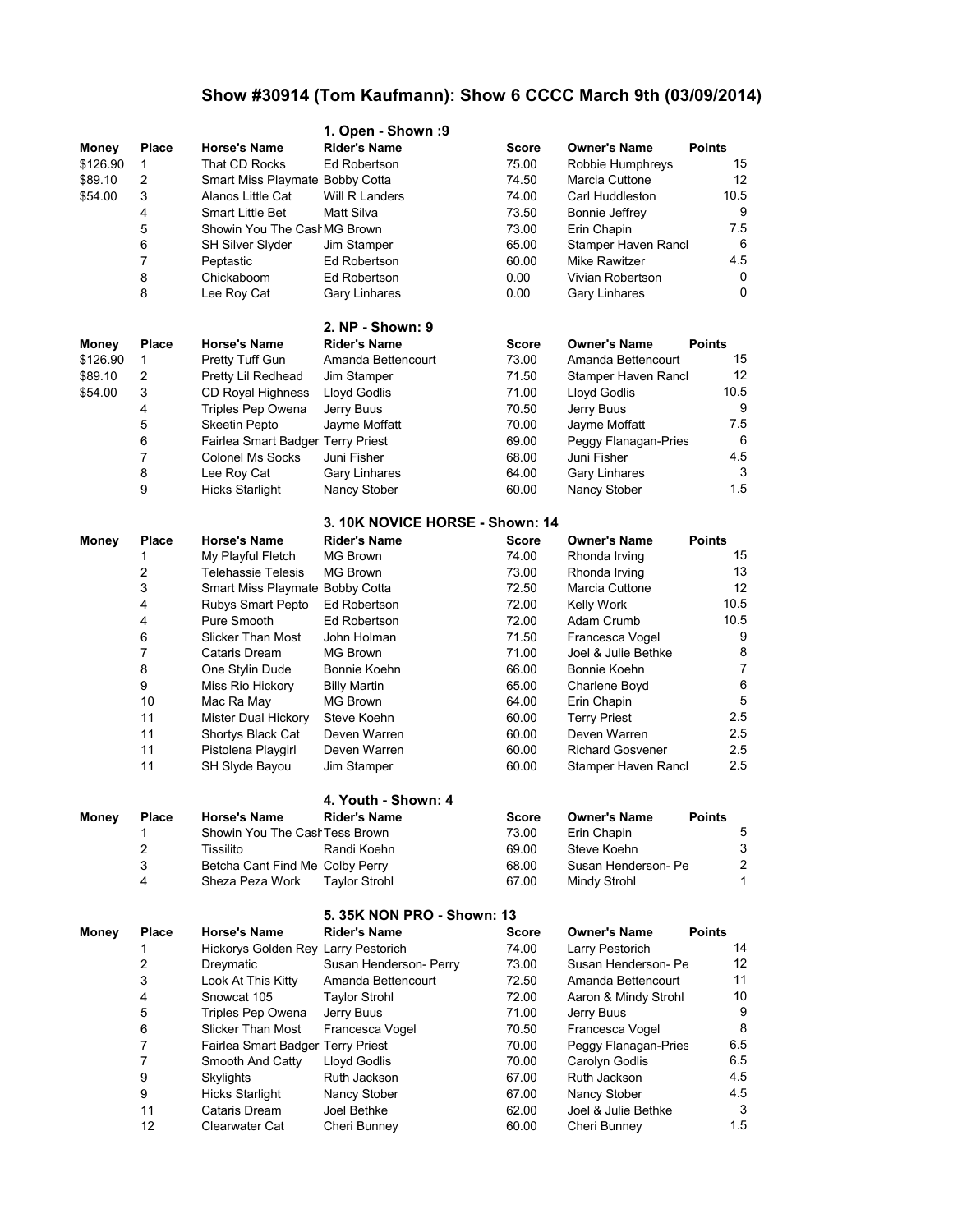|              | 12             | Dusty CD                           | Kaye Rydberg                   | 60.00          | Kaye Rydberg                        |               | 1.5                                                    |
|--------------|----------------|------------------------------------|--------------------------------|----------------|-------------------------------------|---------------|--------------------------------------------------------|
|              |                |                                    |                                |                |                                     |               |                                                        |
|              |                |                                    | 6. Ladies - Shown: 7           |                |                                     |               |                                                        |
| Money        | <b>Place</b>   | <b>Horse's Name</b>                | <b>Rider's Name</b>            | Score          | <b>Owner's Name</b>                 | <b>Points</b> |                                                        |
|              | 1              | BB Cat                             | Tiffany LaMendola              | 72.00          | Tiffany LaMendola                   |               | 8                                                      |
|              | 2              | Docs Lil Telesis                   | Charlene Boyd                  | 70.00          | Charlene Boyd                       |               | 6                                                      |
|              | 3              | <b>Colonel Ms Socks</b>            | Juni Fisher                    | 64.00          | Juni Fisher                         |               | $\mathbf 5$<br>$\overline{4}$                          |
|              | 4              | Screen Solena                      | Linda Erta-Johnson             | 63.00          | Linda Erta-Johnson                  |               | 3                                                      |
|              | 5              | Soletary Lass                      | <b>Catherine Smith</b>         | 62.00          | Catherine Smith                     |               |                                                        |
|              | 6<br>6         | Ally Smart                         | <b>Edith Clark</b>             | 60.00<br>60.00 | <b>Edith Clark</b>                  |               | 1.5<br>1.5                                             |
|              |                | My Playful Fletch                  | Rhonda Irving                  |                | Rhonda Irving                       |               |                                                        |
|              |                |                                    | <b>7. 2K LIMIT - Shown: 11</b> |                |                                     |               |                                                        |
| Money        | <b>Place</b>   | <b>Horse's Name</b>                | <b>Rider's Name</b>            | <b>Score</b>   | <b>Owner's Name</b>                 | <b>Points</b> |                                                        |
|              | 1              | Dreymatic                          | Susan Henderson- Perry         | 73.00          | Susan Henderson- Pe                 |               | 12                                                     |
|              | 2              | Rubys Loredo Blue                  | Chip Mooneyham                 | 72.00          | Chip Mooneyham                      |               | 10                                                     |
|              | 3              | Telehassie Telesis                 | Rhonda Irving                  | 66.00          | Rhonda Irving                       |               | 8.5                                                    |
|              | 3              | Skylights                          | Ruth Jackson                   | 66.00          | Ruth Jackson                        |               | 8.5                                                    |
|              | 5              | Dusty CD                           | Kaye Rydberg                   | 65.00          | Kaye Rydberg                        |               | 7                                                      |
|              | 6              | <b>Plain And Genuine</b>           | Mike Taber                     | 63.00          | Mike Taber                          |               | 6                                                      |
|              | 7              | Helens Lucky Rey                   | Deven Warren                   | 60.00          | Steve England                       |               | $\ensuremath{\mathsf{3}}$                              |
|              | 7              | Smokum Duel Lil Bit Megan Rafferty |                                | 60.00          | Megan Rafferty                      |               | $\ensuremath{\mathsf{3}}$                              |
|              | 7              | Fancy Little Thing                 | Karen Lopes                    | 60.00          | Karen Lopes                         |               | $\ensuremath{\mathsf{3}}$<br>$\ensuremath{\mathsf{3}}$ |
|              | 7<br>7         | Tejons Little Slider               | Kaity Cheshier                 | 60.00          | <b>Todd Bulick</b>                  |               | 3                                                      |
|              |                | SV One Last Gun                    | Doug Rydberg                   | 60.00          | Kaye Rydberg                        |               |                                                        |
|              |                |                                    | 8. 1K NP - Shown: 9            |                |                                     |               |                                                        |
| Money        | <b>Place</b>   | <b>Horse's Name</b>                | <b>Rider's Name</b>            | Score          | <b>Owner's Name</b>                 | <b>Points</b> |                                                        |
|              | 1              | <b>Bet Shes Mine</b>               | Kelly Lindholm                 | 73.00          | Kelly Lindholm                      |               | 10                                                     |
|              | 2              | Ally Smart                         | <b>Edith Clark</b>             | 70.00          | <b>Edith Clark</b>                  |               | 8                                                      |
|              | 3              | Docs Lil Telesis                   | Charlene Boyd                  | 69.00          | Charlene Boyd                       |               | $\overline{7}$                                         |
|              | 4              | Rubys Loredo Blue                  | Chip Mooneyham                 | 67.00          | Chip Mooneyham                      |               | 6                                                      |
|              | 5              | Shez A Ote Lynx                    | Doreen Radovich                | 66.00          | Doreen Radovich                     |               | $\mathbf 5$                                            |
|              | 6              | Royal Smart Pepto                  | Carolina Cortez                | 63.00          | Carolina Cortez                     |               | $\overline{\mathbf{4}}$                                |
|              | 7              | Reys Sunny Flo                     | Dan Sweet                      | 62.00          | Dan Sweet                           |               | 3                                                      |
|              | 8              | Genny Sue Montana Stacie Popejoy   |                                | 61.00          | Stacie Popejoy                      |               | 1.5                                                    |
|              | 8              | Smokum Duel Lil Bit Megan Rafferty |                                | 61.00          | <b>Megan Rafferty</b>               |               | 1.5                                                    |
|              |                |                                    | 9. 3K NOVICE HORSE - Shown: 15 |                |                                     |               |                                                        |
| Money        | <b>Place</b>   | <b>Horse's Name</b>                | <b>Rider's Name</b>            | Score          | <b>Owner's Name</b>                 | <b>Points</b> |                                                        |
|              | 1              | Miss Rio Hickory                   | <b>Billy Martin</b>            | 75.00          | Charlene Boyd                       |               | 16                                                     |
|              | $\overline{c}$ | Royal Smart Pepto                  | <b>Billy Martin</b>            | 73.00          | Carolina Cortez                     |               | 14                                                     |
|              | 3              | Smart Little Cougar                | Ed Robertson                   | 72.50          | Ron & Vickie Mullins                |               | 13                                                     |
|              | 4              | Cataris Dream                      | MG Brown                       | 72.00          | Joel & Julie Bethke                 |               | 12                                                     |
|              | 5              | <b>Telehassie Telesis</b>          | <b>MG Brown</b>                | 71.50          | Rhonda Irving                       |               | 11                                                     |
|              | 6              | Mister Dual Hickory                | Steve Koehn                    | 71.00          | <b>Terry Priest</b>                 |               | 10                                                     |
|              | 7              | <b>Smart Royal Minnie</b>          | Ed Robertson                   | 67.00          | Ron & Vickie Mullins                |               | 9                                                      |
|              | 8              | One Stylin Dude                    | Bonnie Koehn                   | 66.00          | Bonnie Koehn                        |               | 8                                                      |
|              | 9              | This Cats Saint Pat                | John Holman                    | 63.00          | Celia Swab                          |               | $\overline{7}$<br>$\ensuremath{\mathsf{3}}$            |
|              | 10             | Sana                               | Randy Leighton                 | 60.00          | Nicola Beucke                       |               | $\ensuremath{\mathsf{3}}$                              |
|              | 10<br>$10$     | Smart Z<br>Mac Ra May              | Steve Koehn<br><b>MG Brown</b> | 60.00          | Peggy Flanagan-Pries<br>Erin Chapin |               | $\ensuremath{\mathsf{3}}$                              |
|              | 10             | Smart Lil Hula Girl                | Deven Warren                   | 60.00<br>60.00 | Jackie And Tom Thon                 |               | $\ensuremath{\mathsf{3}}$                              |
|              | 10             | Look At This Kitty                 | <b>Billy Martin</b>            | 60.00          | Amanda Bettencourt                  |               | $\ensuremath{\mathsf{3}}$                              |
|              | 10             | Lil Tomcats                        | Deven Warren                   | 60.00          | Steve England                       |               | 3                                                      |
|              |                |                                    |                                |                |                                     |               |                                                        |
|              |                |                                    | 10. 200 H/R - Shown: 8         |                |                                     |               |                                                        |
| <b>Money</b> | <b>Place</b>   | <b>Horse's Name</b>                | <b>Rider's Name</b>            | Score          | <b>Owner's Name</b>                 | <b>Points</b> |                                                        |
|              | 1              | Pete                               | <b>Stanley Fisher</b>          | 71.00          | <b>Stanley Fisher</b>               |               | 9                                                      |
|              | 2              | Hesa Royal Chic Too Lisa C Krogh   |                                | 67.00          | Lisa C Krogh                        |               | 7                                                      |
|              | 3              | Remedys Royal FletclDee Ann Smith  |                                | 66.00          | Dee Ann Smith                       |               | 6                                                      |
|              | 4              | Fairlea Badger Babe Caitlin Brewer |                                | 65.50          | Caitlin Brewer                      |               | $\overline{5}$                                         |
|              | 5              | Shez A Ote Lynx                    | Doreen Radovich                | 65.00          | Doreen Radovich                     |               | 4                                                      |
|              | 6              | Pastels Smart Dual                 | France Haaker                  | 64.00          | France Haaker                       |               | 3                                                      |